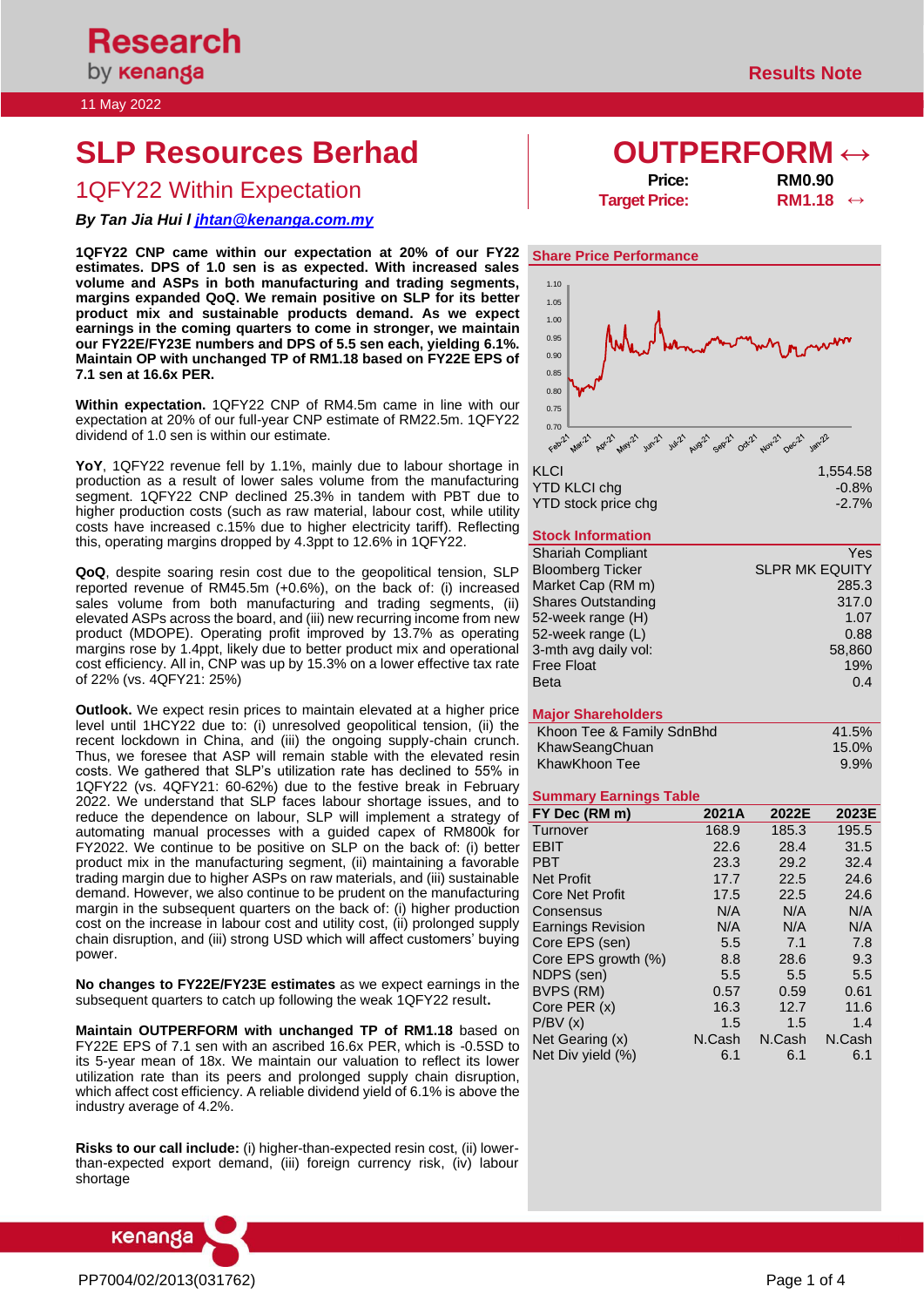| <b>Results Highlights</b>     |             |             |          |             |          |
|-------------------------------|-------------|-------------|----------|-------------|----------|
|                               | 1Q          | 4Q          | QoQ      | 1Q          | YoY      |
| FYE 31 Dec (RM'm)             | <b>FY22</b> | <b>FY21</b> | Chg      | <b>FY21</b> | chg      |
| Revenue                       | 45.5        | 45.2        | 0.6%     | 46.0        | $-1.1%$  |
| Operating Income              | 5.7         | 5.0         | 13.7%    | 7.8         | $-26.3%$ |
| Other Income                  | 0.1         | 0.2         | $-56.8%$ | 0.2         | $-46.1%$ |
| <b>Profit Before Taxation</b> | 5.8         | 5.2         | 11.1%    | 7.9         | $-26.7%$ |
| Taxation                      | $-1.3$      | $-1.3$      | 0.3%     | $-1.9$      | $-31.6%$ |
| <b>Profit After Taxation</b>  | 4.5         | 3.9         | 14.6%    | 6.0         | $-25.1%$ |
| <b>Core Net profit</b>        | 4.5         | 3.9         | 15.3%    | 6.0         | $-25.3%$ |
| EPS (sen)                     | 1.4         | 1.2         | 14.6%    | 1.9         | $-25.1%$ |
| Core EPS (sen)                | 1.4         | 1.2         | 15.3%    | 1.9         | $-25.3%$ |
|                               |             |             |          |             |          |
| Effective tax rate (%)        | 22.3        | 24.7        |          | 23.9        |          |
| Operating profit margin (%)   | 12.6        | 11.1        |          | 16.9        |          |
| PBT margin (%)                | 12.8        | 11.6        |          | 17.2        |          |
| Core net profit margin (%)    | 9.9         | 8.6         |          | 13.1        |          |

*Source: Company, Kenanga Research*

*This section is intentionally left blank*

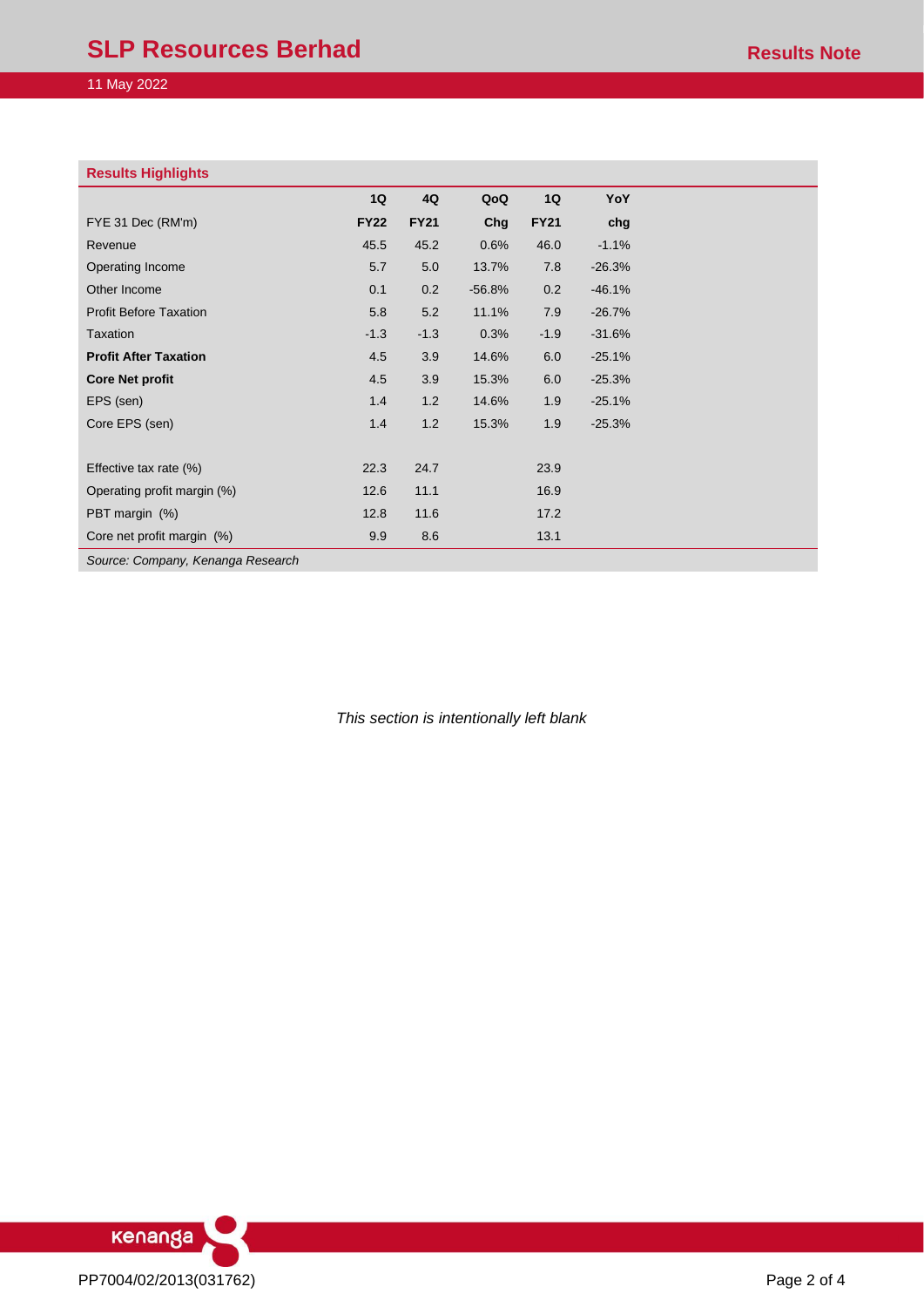| <b>Peer Comparison</b>       |                      |               |                  |                |                     |                                 |                                       |                  |       |                         |                  |       |                 |                        |                               |                      |           |
|------------------------------|----------------------|---------------|------------------|----------------|---------------------|---------------------------------|---------------------------------------|------------------|-------|-------------------------|------------------|-------|-----------------|------------------------|-------------------------------|----------------------|-----------|
| <b>Name</b>                  | Last<br><b>Price</b> | <b>Market</b> | <b>Shariah</b>   | <b>Current</b> |                     | <b>Revenue</b><br><b>Growth</b> | <b>Core Earnings</b><br><b>Growth</b> |                  |       | PER (x) - Core Earnings |                  |       | PBV(x)          | <b>ROE</b><br>(%)      | <b>Net</b><br>Div.Yld.<br>(%) | <b>Target</b>        | Rating    |
|                              | (RM)                 | Cap<br>(RM'm) | <b>Compliant</b> | FYE.           | 1-Yr.<br><b>Fwd</b> | 2-Yr.<br>Fwd.                   | 1-Yr. Fwd.                            | $2-Yr$ .<br>Fwd. | Hist. | $1-Yr.$<br>Fwd.         | $2-Yr$ .<br>Fwd. | Hist. | $1-Yr.$<br>Fwd. | $1-Yr$ .<br><b>Fwd</b> | $1-Yr.$<br>Fwd.               | <b>Price</b><br>(RM) |           |
| <b>STOCKS UNDER COVERAGE</b> |                      |               |                  |                |                     |                                 |                                       |                  |       |                         |                  |       |                 |                        |                               |                      |           |
| BP PLASTICS HOLDING BHD      | 1.51                 | 425.0         | Υ                | 12/2022        | 8.9%                | 12.7%                           | 4.5%                                  | 5.4%             | 9.2   | 8.8                     | 8.3              | 1.8   | 1.7             | 19.8%                  | 7.3%                          | 2.07                 | <b>OP</b> |
| <b>SCGM BHD</b>              | 2.29                 | 441.0         | Y                | 04/2022        | 15.1%               | 16.0%                           | $-10.3%$                              | 13.4%            | 12.9  | 14.5                    | 12.7             | 2.3   | 2.1             | 15.1%                  | 2.8%                          | 2.53                 | <b>OP</b> |
| <b>SCIENTEX BHD</b>          | 3.77                 | 5,847.3       | Υ                | 07/2022        | 12.4%               | 10.7%                           | 6.1%                                  | 17.6%            | 13.2  | 12.4                    | 10.6             | 2.0   | 1.8             | 15.4%                  | 2.5%                          | 4.15                 | <b>MP</b> |
| <b>SLP RESOURCES BHD</b>     | 0.900                | 285.3         | Y                | 12/2022        | 9.7%                | 5.5%                            | 28.6%                                 | 9.3%             | 16.3  | 12.7                    | 11.6             | 1.5   | 1.5             | 12.0%                  | 6.1%                          | 1.18                 | <b>OP</b> |
| THONG GUAN INDUSTRIES BHD    | 2.50                 | 962.5         | Υ                | 12/2022        | 19.7%               | 20.4%                           | 22.2%                                 | 21.2%            | 10.2  | 8.3                     | 6.9              | 1.3   | 1.1             | 14.3%                  | 2.2%                          | 3.90                 | <b>OP</b> |
| <b>Simple Average</b>        |                      |               |                  |                | 13.1%               | 13.1%                           | 10.2%                                 | 13.4%            | 12.3  | 11.3                    | 10.0             | 1.8   | 1.6             | 15.3%                  | 4.17%                         |                      |           |

*Source: Bloomberg, Kenanga Research*

*This section is intentionally left blank*